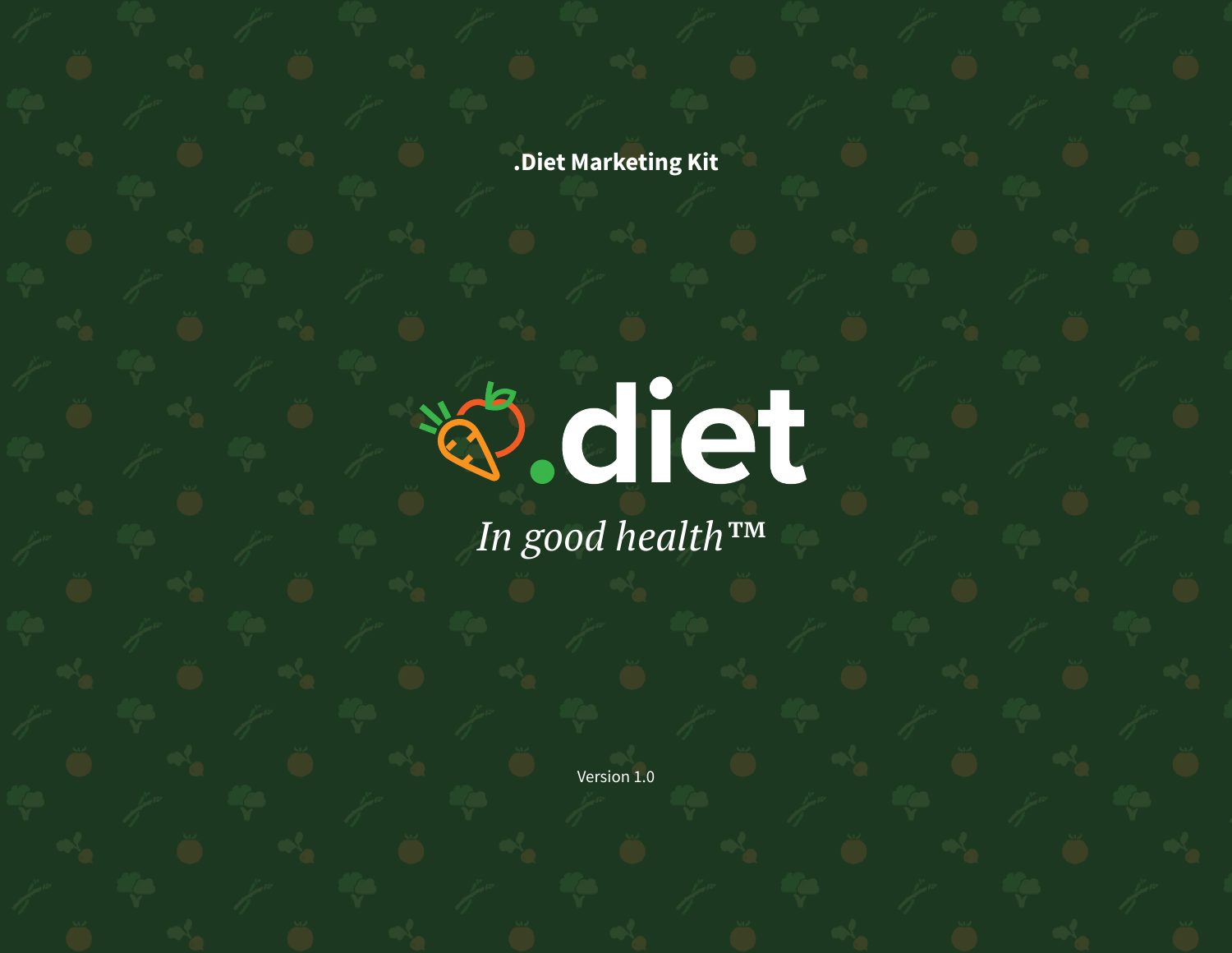### *Introduction*

Get ready to chow down with .Diet – the domain name that celebrates food in all forms. Short and sweet, the delicious .Diet domain helps your customers feed their online presence.

To encourage .Diet customer attachment & add-on product bundling, please use this dedicated marketing kit. This kit includes:

| • Logo & Brand Guidelines | 3  |
|---------------------------|----|
| • Landing Page Content    | 8  |
| • Top 5 Ways to Use .Diet | q  |
| • Email Content           | 10 |

Use this kit to build up your marketing of .Diet domains. Send questions or feedback to hello@gen.xyz, we look forward to hearing from you.

**The XYZ Team**

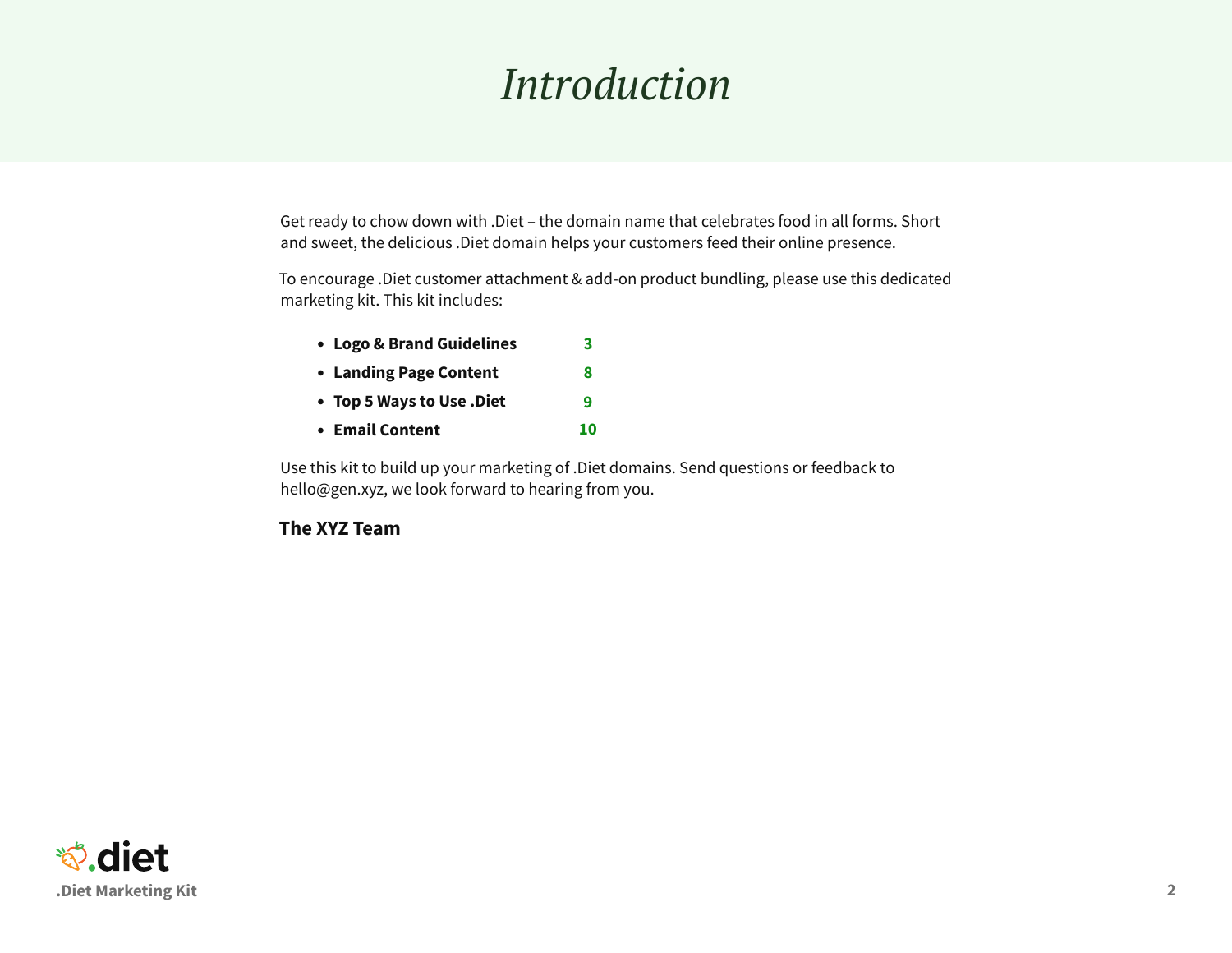### <span id="page-2-0"></span>*Logo*

The logomark of the .Diet **Primary Logo** is black (#111111), green (#39B54A), red-orange (#F15A24), and orange (#F7931E).



*Primary Logo*



**.Diet Marketing Kit 3** [Download logos at](https://nic.diet/files) nic.diet/files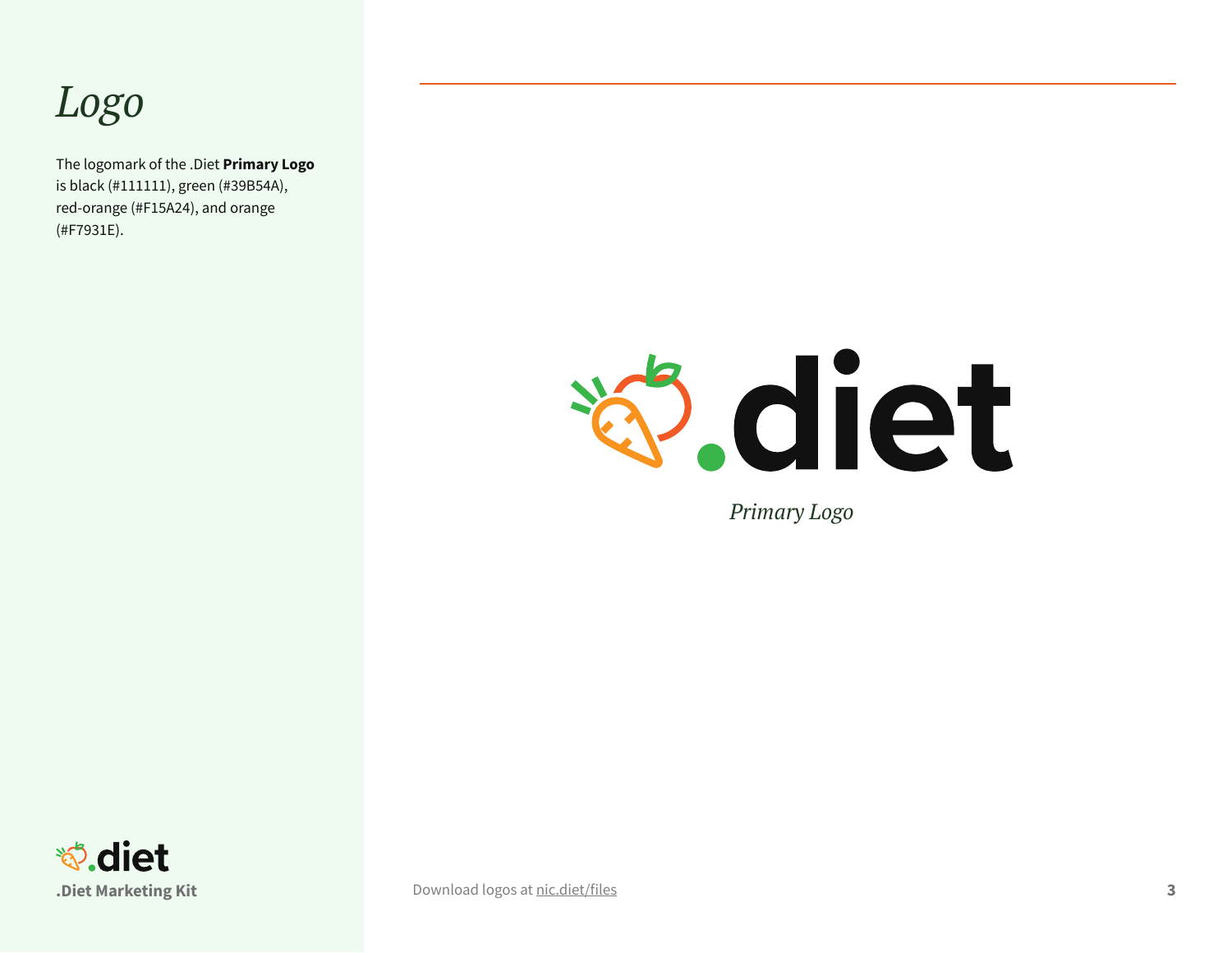### *Logo Usage*

Prioritize use of the **Primary Logo** in full color whenever possible.

Always ensure that there is sufficient contrast between the logo and the background.

Maintain a **comfortable amount of clearspace** around logos at all times.



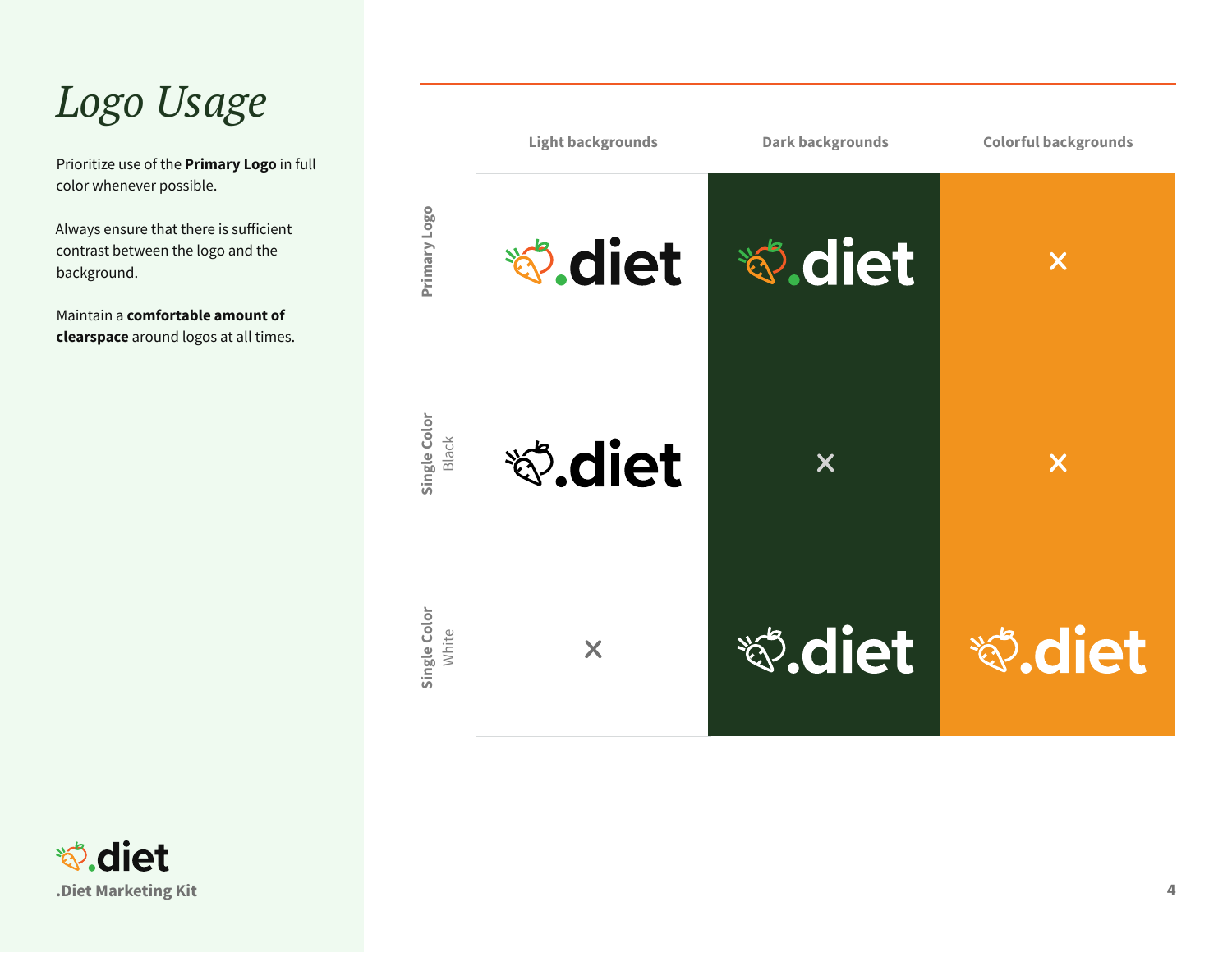### *Logo Usage*

These **unacceptable logo usage** examples break branding standards and/ or defy formal design principles.

Use the files we provide in our logo package to avoid these problems: https://nic.diet/files

#### **Unacceptable logo usage**

**もん diet** 

#### **X Problem: Wrong colors**

Use only approved brand colors as specified in these Design Guidelines.



#### **X Problem: Insufficient clearspace**

Provide sufficient clearspace around logo to ensure it does not collide or appear to be apart of other artwork.



#### **X Problem: Logo is illegible on this background**

Use the correct logo colorings to ensure sufficient color contrast as required by these Design Guidelines.



**X Problem: Logo is modified**

Do not alter the logo design aside from scaling the logo proportionally.

**X Problem: Logo uses incorrect font**

Do not alter the logo or font.



#### **X Problem: Outdated branding**

Use only the official logos found at: https://nic.diet/files

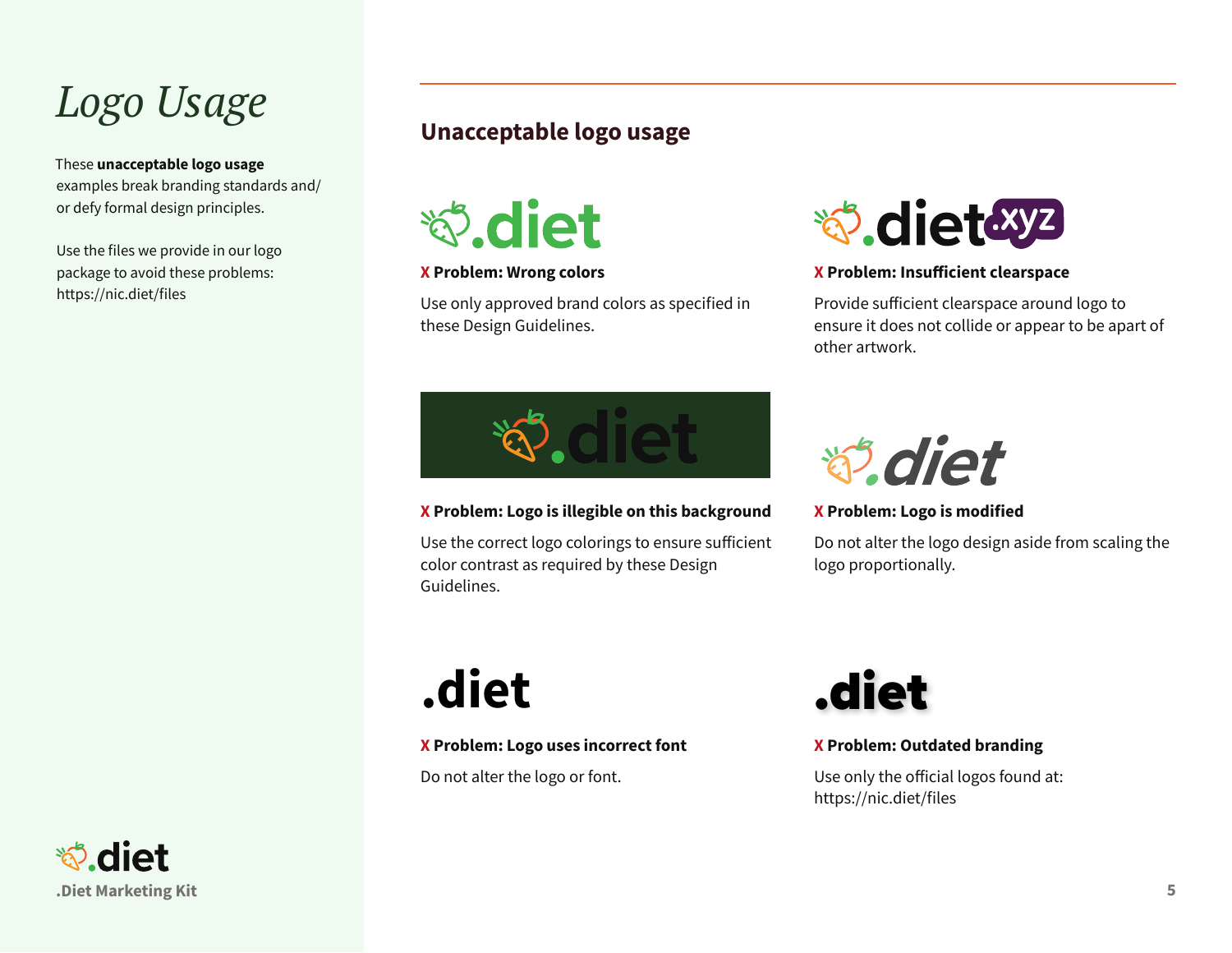### *Brand Colors*

Marketing materials should use these primary and neutral colors.

#### *Primary Palette*

Tints & Shades

| <b>Dark Green</b> | <b>Green</b>      | <b>Light Green</b> |
|-------------------|-------------------|--------------------|
| #1E381F           | #0F8E17           | #7CF277            |
| <b>Brown</b>      | <b>Red-Orange</b> | <b>Orange</b>      |
| #8D4F04           | #F15A24           | #F2931D            |

#### *Neutral Palette*

Tints & Shades

| #717171<br>#111111 | <b>#D3D3D3</b> | #F7F7F7 | <b>#FFFFFFF</b> |
|--------------------|----------------|---------|-----------------|
|--------------------|----------------|---------|-----------------|

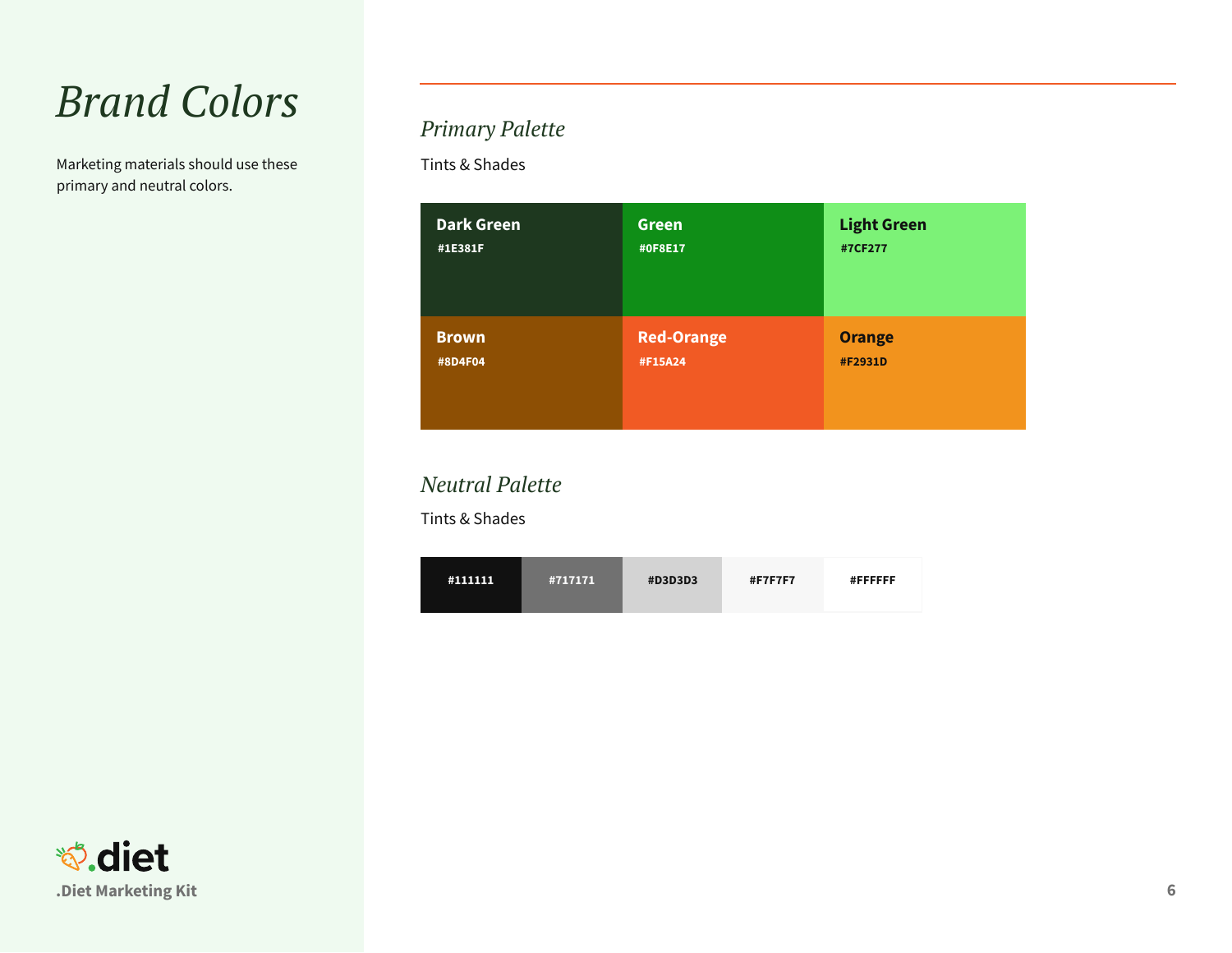### *Fonts*

Use **PT Serif Italic** for most headings.

Use **Source Sans Pro Bold** for small headings.

Use **Source Sans Pro Regular** only for body paragraphs.

*The quick brown fox jumps over the lazy dog.* **PT Serif Italic**

**The quick brown fox jumps over the lazy dog. Source Sans Pro Bold**

#### **Source Sans Pro Regular**

Lorem ipsum dolor sit amet, consectetur adipiscing eli. Aenean nisl nunc, mattis vel facilisis sed (Link), finibus eu tortor. Aliquam laoreet nunc vulputate diam ornare eleifend. Nunc sed nunc lacus. Nam rhoncus hendrerit nisi, id ultrices sapien vulputate sit amet. Pellentesque non lorem non ante tempus luctus id eget felis. Nulla a mollis ipsum.

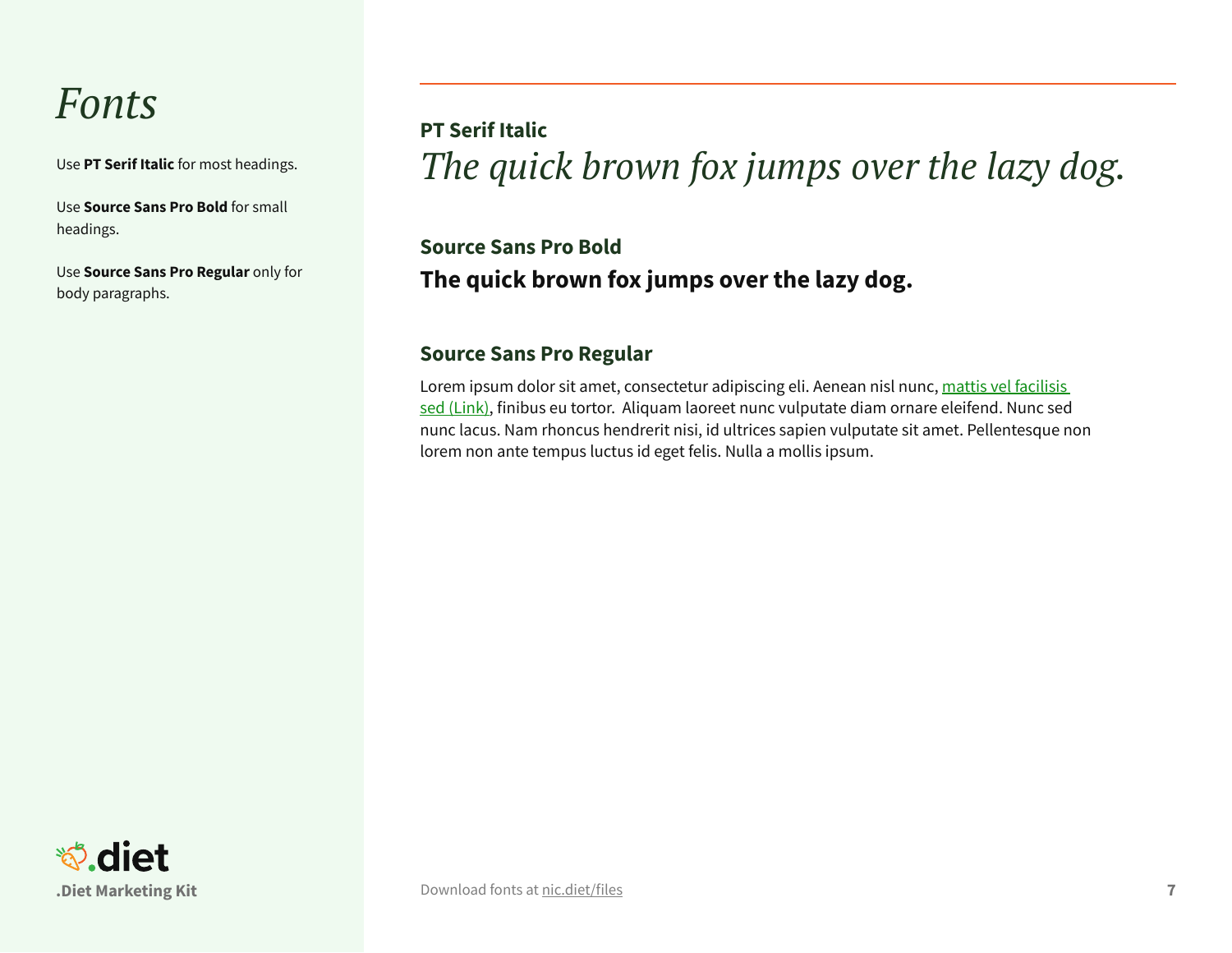### <span id="page-7-0"></span>*Landing Page Content*

#### **Main Tagline:**

In good health™

#### **Website:**

https://xyz.diet

#### **Satisfy your hunger with .Diet**

Nourish your online presence with the .Diet domain name. From marketing your nutritious meal plans online, to blogging your healthy lifestyle and recipes, or creating your own culinary-conscious community, the .Diet domain instantly shows that your website has good taste.

#### **The .Diet domain is perfect for:**

- Nutritionists
- Specialized chefs
- Health enthusiasts
- Food bloggers
- Meal kit services
- Specialized diet clubs and communities

Promote your nutrition and meal planning services on **www.YourName.Diet** or **www.YourCompany.Diet**.

Use keyword-rich **www.YourType.Diet** or **www.YourSpecialty.Diet** to match what health enthusiasts are searching for.

Create an online home for your culinary-conscious community with **www.YourBlog.Diet** or **www.YourGroup.Diet**.

Connect with restaurants and event planners in your area with **www.YourCity.Diet** or **www.YourState.Diet**.

Market your meal service kit with **www.YourBrand.Diet** or **www.YourCompany.Diet**.



*Celebrate food in all forms with a .Diet domain name.* 

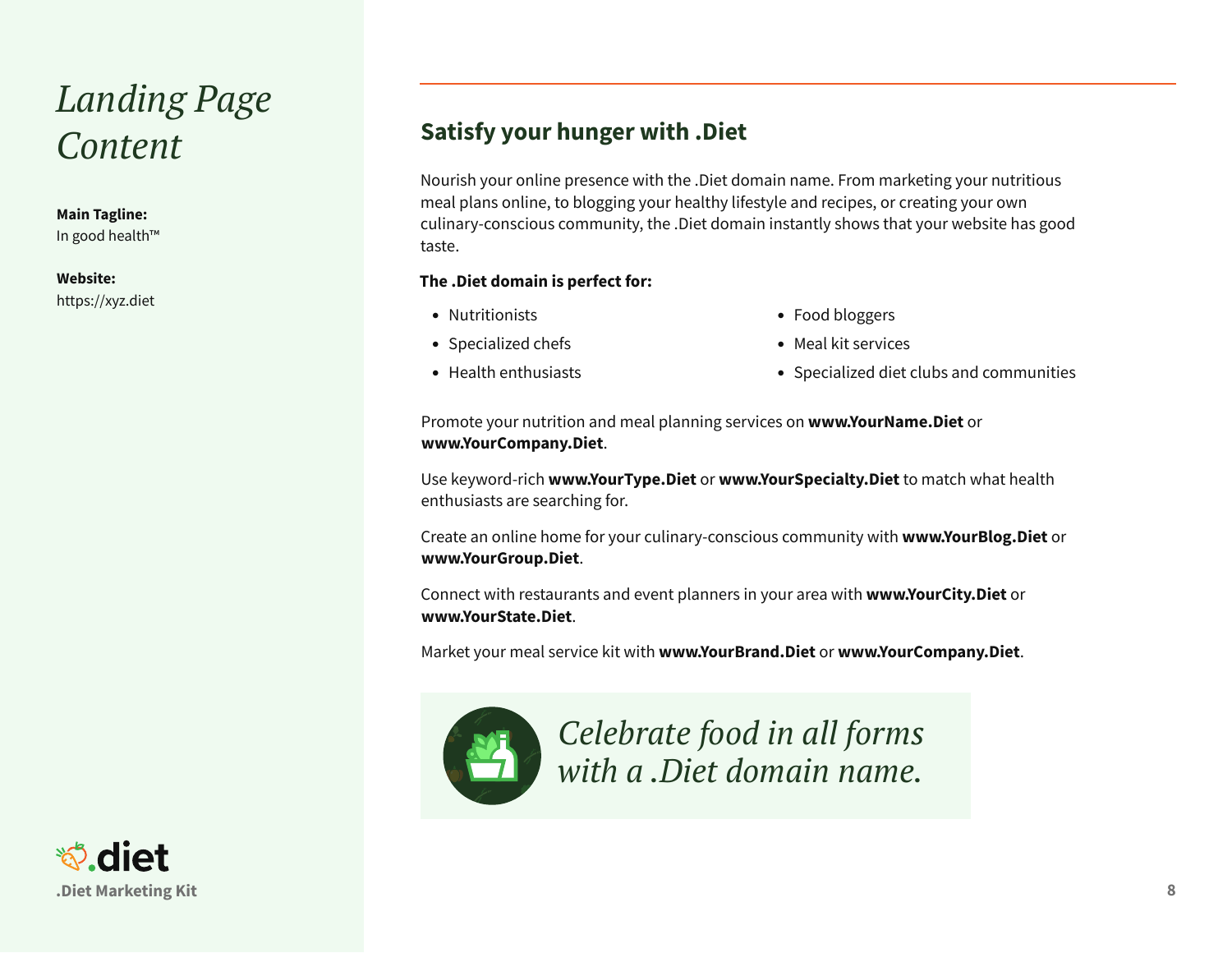## <span id="page-8-0"></span>*Top 5 ways to*

#### *use .Diet* **Memorable .Diet domains catch the attention of health conscious foodies everywhere.** 1. Memorable .Diet domains catch the attention of

- www.YourName.Diet
- www.YourBusiness.Diet
- www.YourBrand.Diet
- **2. Short and sweet .Diet domain names make it easy for busy professionals to find your meal kit service website online.**
	- www.YourCompany.Diet
	- www.YourKitchen.Diet
	- www.YourName.Diet

#### **3. Keyword-rich .Diet domains match what health enthusiasts and restaurant owners are searching for.**

- www.YourService.Diet
- www.YourType.Diet
- www.YourStyle.Diet

#### **4. Location-specific .Diet domains establish your type of personal chef and catering business in your region.**

- www.YourCountry.Diet
- www.YourCity.Diet
- www.YourState.Diet

#### **5. Descriptive .Diet domains show what food lovers can expect when they visit your recipe-sharing website.**

- www.YourBlog.Diet
- www.YourCommunity.Diet
- www.YourBrand.Diet

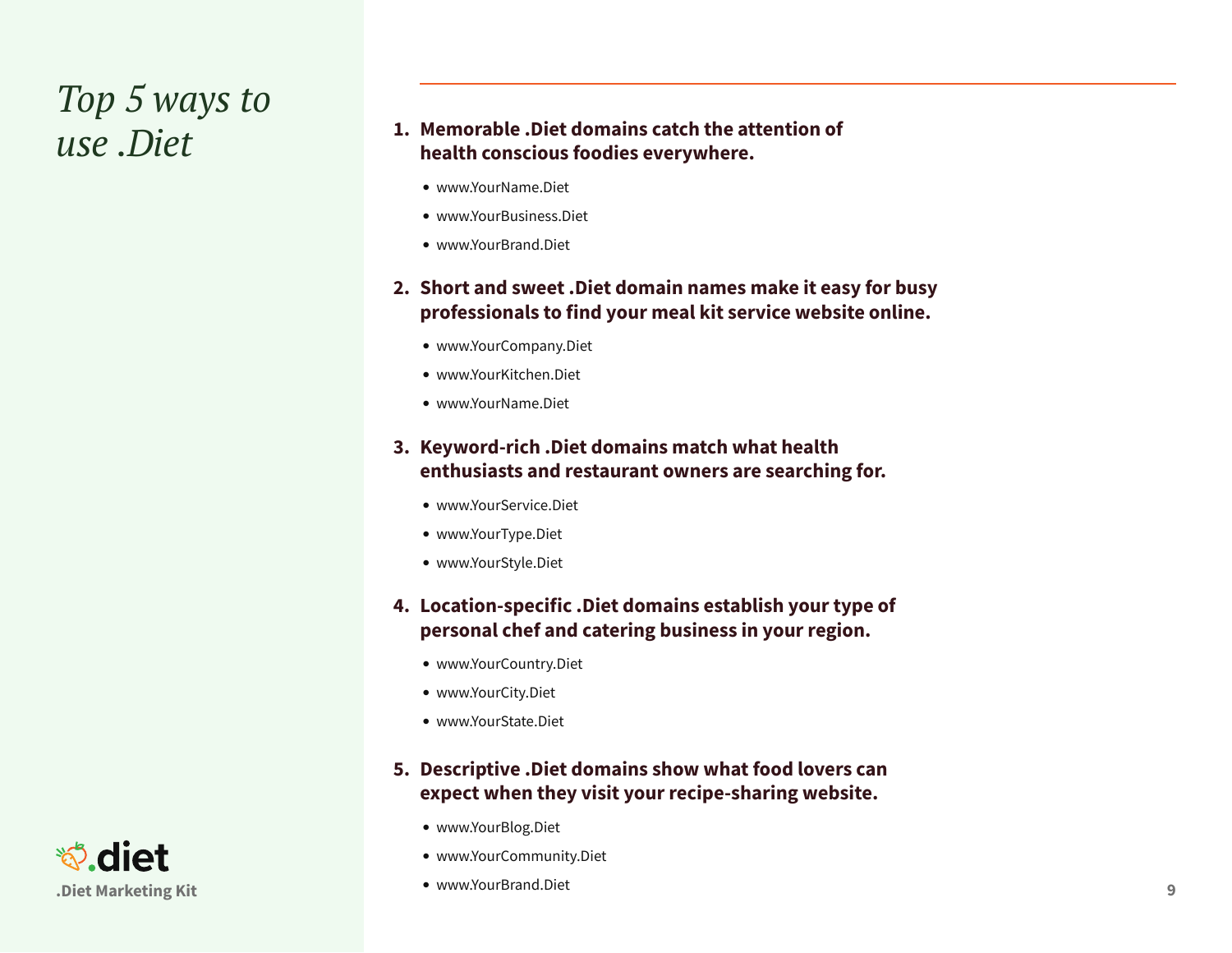### <span id="page-9-0"></span>*Email Content*

#### **Dedicated Email Content**

#### **Subject: .Diet: In good health™**

Feed your online presence with .Diet domains. From marketing your nutritious meal plans online, to blogging your healthy lifestyle and recipes, or creating your own culinary-conscious community, .Diet domains are for food lovers all over the world.

#### **Reasons to choose .Diet**

- Tasty .Diet domain names can catch the attention of health conscious foodies everywhere.
- Memorable .Diet domains can make it easy for busy professionals to find your meal kit service website online.
- Keyword-rich .Diet domains can match what health enthusiasts and restaurant owners are searching for.
- Location-specific .Diet domains can establish your type of personal chef and catering business in your region.
- Descriptive .Diet domains can show what food lovers can expect when they visit your recipe-sharing website.

#### **Ways to use .Diet**

- Promote your nutrition and meal planning services on **www.YourName.Diet** or **www.YourCompany.Diet**.
- Use keyword-rich **www.YourType.Diet** or **www.YourSpecaility.Diet** to match what health enthusiasts are searching for.
- Connect with other foodies with **www.YourBlog.Diet** or **www.YourGroup.Diet**.
- Attract businesses in your area with **www.YourCity.Diet** or **www.YourState.Diet**.
- Market your meal service kit with **www.YourBrand.Diet** or **www.YourCompany.Diet**.

Create a well-nourished website with .Diet.

**Register your .Diet domain now**